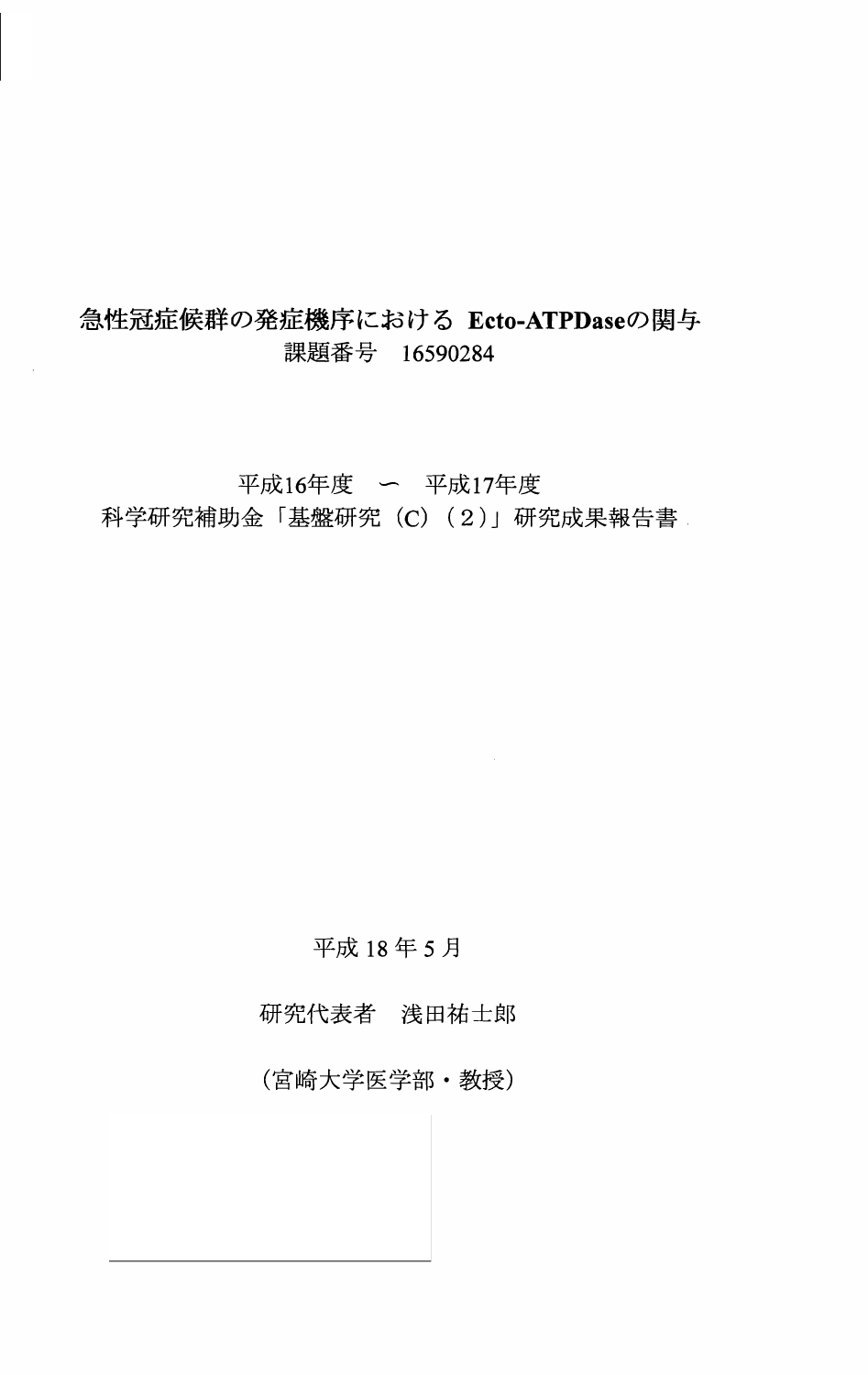#### はしがき

この小冊子は、平成 16~17年度の2年間にわたり、科学研究費基盤研究(C) (2) により行われた「急性冠症候群の発症機序における Ecto-ATPDase の関 与」に関する研究成果の報告書であります。

Ecto-ATPDase は血管内皮細胞上に発現し、細胞外 ATP/ADP を分解することに より血小板凝集を抑制する酵素で、近年血液凝固以外に炎症や免疫反応にも関 与することが報告されていますが、動脈硬化症や急性冠症候群(心筋梗塞、不安 定狭心症、心臟性突然死)との関係は不明です。本研究は、急性冠症候群の発症 における本酵素の関与を検討したものです。その結果、Ecto-ATPDase は、急性 冠症候群の動脈硬化病巣では発現が低下していること、動物実験において本酵 素を病巣で過剰発現することにより血栓症が予防出来る可能性が示されました。 また併せて他の血栓因子との関連性についても検討いたしました。これらの研 究成果は、本研究費補助金により得られたものであり、感謝申し上げます。

> 平成18年5月 宮崎大学医学部 浅田 祐士郎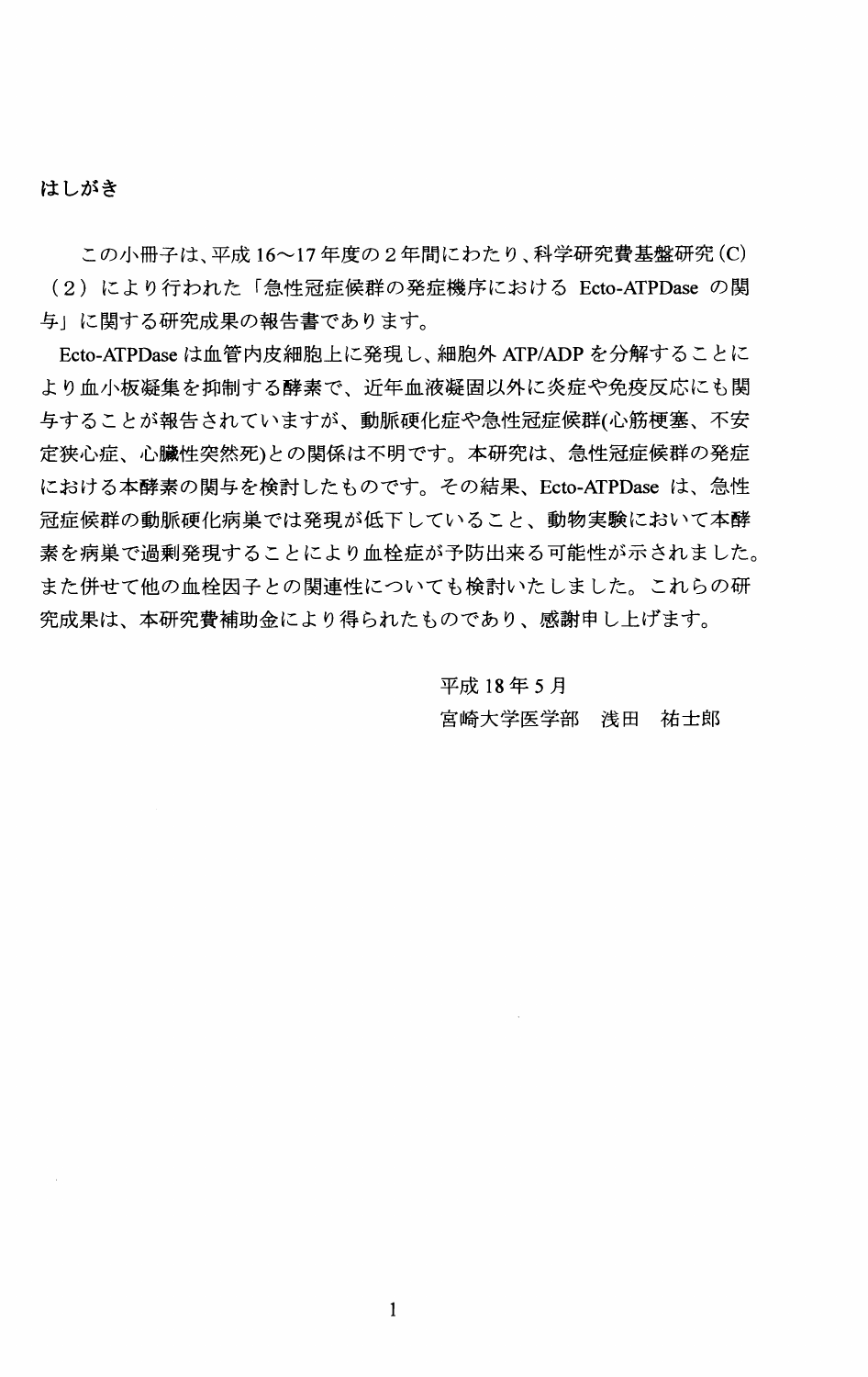研究代表者: 浅田祐士郎 (宮崎大学医学部教授)

研究分担者: 畠山金太 (宮崎大学医学部講師) 研究分担者: 丸塚浩助 (宮崎大学医学部助教授) 研究分担者:今村卓郎(宮崎大学医学部講師)

研究協力者:山下 篤(宮崎大学医学部助手) 研究協力者:佐藤勇一郎 (宮崎大学医学部助手) 研究協力者:古小路英二 (宮崎大学医学部助手)

交付決定額 (配分額)

(金額単位:千円)

|        | 直接経費  | 間接経費 | 合計    |
|--------|-------|------|-------|
| 平成16年度 | 1,800 |      | 1,800 |
| 平成17年度 | 1,700 |      | 1,700 |
| 総計     | 3,500 |      | 3,500 |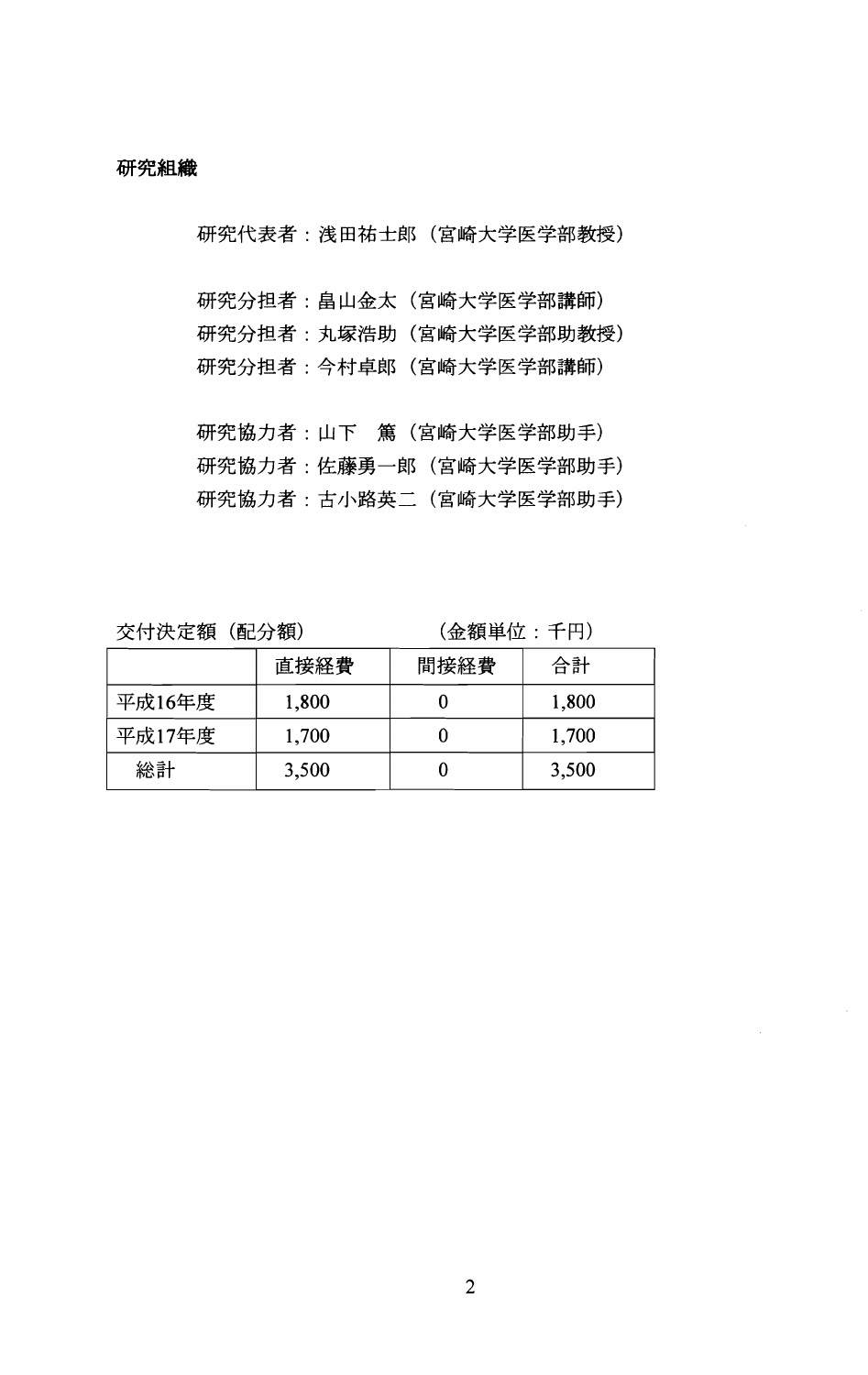#### 研究成果

1. 冠動脈プラークにおける Ecto-ATPDase の局在

急性冠症候群患者と狭心症患者の冠動脈アテレクトミー標本を用いて冠動脈 プラークにおける本酵素の発現を解析し、臨床病態との相違を検討した。その 結果、Ecto-ATPDase は内皮細胞とプラーク内の平滑筋細胞で発現され、急性冠 症候群患者では安定性狭心症患者に比して発現が有意に低下していた。この発 現量の低下がプラーク破綻後の血栓形成を促進し急性冠症候群の発症に関与す る可能性が示された。またフィブリンや von Willebrand 因子等の血栓因子との関 連性して制御されていることも示唆された。

2. Ecto-ATPDase 発現動物モデルでの血栓抑制効果

本酵素の血管壁内での抗血小板作用を検討する目的で、ラット頸動脈にヒト の Ecto-ATPDase 遺伝子を導入し、光照射による血栓形成への抑制効果を検討し た。その結果、Ecto-ATPDase を発現した血管では、血栓形成が著明に抑制され、 血管壁平滑筋細胞に存在する Ecto-ATPDase が生体内で抗血栓作用を担うことが 証明された。

3. Ecto-ATPDase 発現動物モデルの血管収縮能への効果

本酵素の血管壁内での血管収縮作用を検討する目的で、ラット頸動脈に同遺 伝子を導入し、ADP/ATP による血管収縮能を検討した。その結果、Ecto-ATPDase を発現した血管では、ADP/ATP による血管収縮は有意に抑制された。このこと から Ecto-ATPDase は生体内で血栓症に伴う血管収縮を抑制することが証明され た。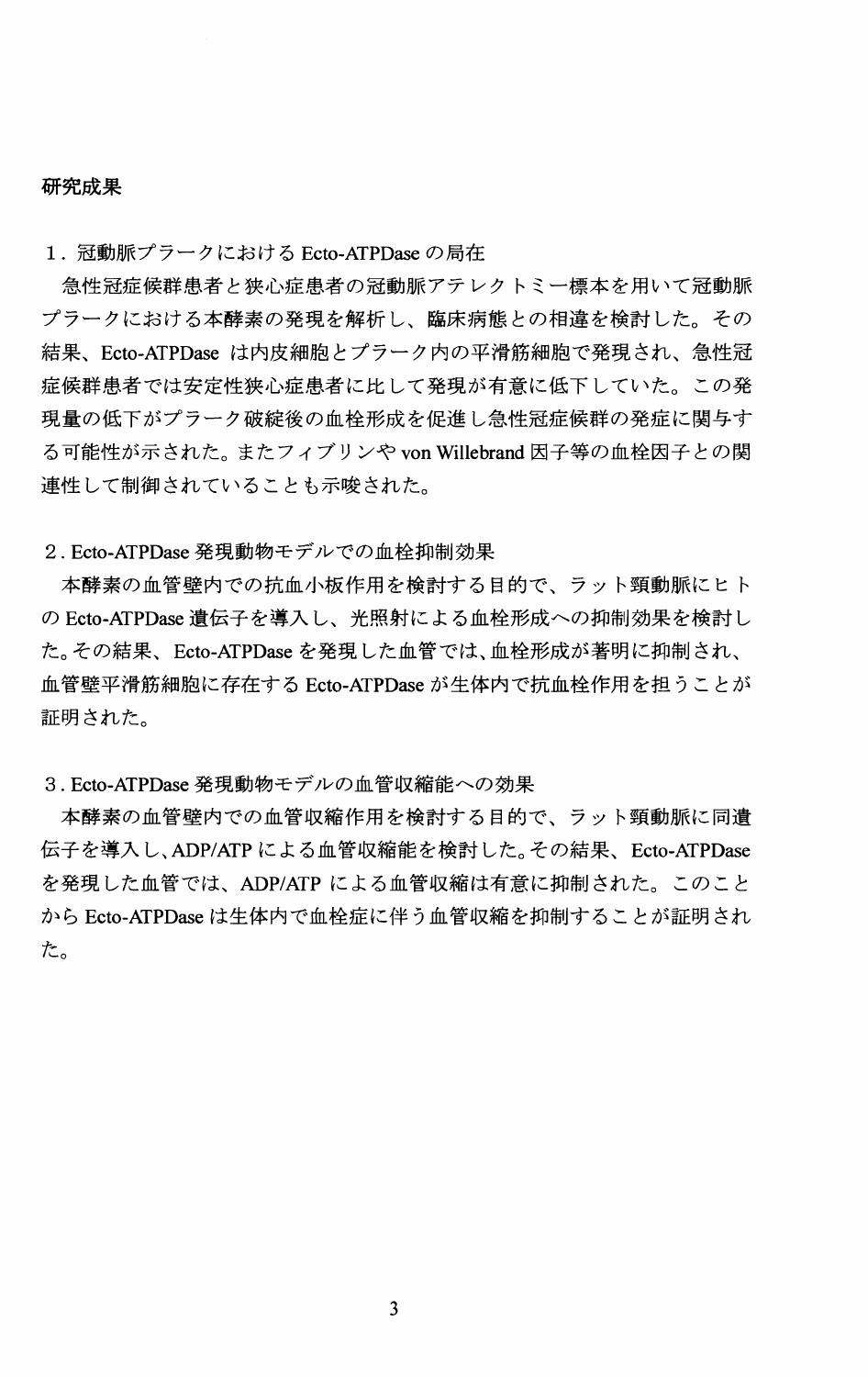### 研究発表

学会誌など

(原著論文)

- 1. Ishikawa T, Imamura T, Hatakeyama K, Date H, Nagoshi T, Kawamoto R, Matsuyama A, Asada Y, Eto  $T$  : Possible contribution of C-reactive protein within coronary plaque to increasing its own plasma levels across coronary circulation. Am J Cardiol 93:611-614 (2004)
- 2. Kawamoto R, Hatakeyama K, Imamura T, Ishikawa T, Date H, Shibata Y, Takenaga M, Asada Y, Eto T : Relation of C-reactive protein to restenosis after coronary stent implantation and to restenosis after coronary atherectomy. Am J Cardiol 94:104-107 (2004)
- 3. Ishikawa T, Hatakeyama K, Imamura T, Ito K, Hara S, Date H, Shibata Y, Hikichi Y, Asada Y, Eto T : Increased adrenomedullin immunoreactivity and mRNA expression in coronary plaques obtained from patients with unstable angina. Heart 90:1206-1210 (2004)
- 4. Yamashita A, Furukoji E, Marutsuka K, Hatakeyama K, Yamamoto H, Tamura S, Ikeda Y, Sumiyoshi A, Asada Y : Increased vascular wall thrombogenicity combined with reduced blood flow promotes occlusive thrombus formation in rabbit femoral artery. Arterioscler Thromb Vasc Bioi 24:2420-2424 (2004)
- 5. Furukoji E, Matsumoto M, Yamashita A, Vagi H, Sakurai Y, Marutsuka K, Hatakeyama K, Morishita K, Fujimura Y, Tamura S, Asada Y : Adenovirus-mediated transfer of human placental ectonucleoside triphosphate diphosphohydrolase to vascular smooth muscle cells suppresses platelet aggregation in vitro and arterial thrombus formation in vivo. Circulation 111 :808-815 (2005)
- 6. Sato Y, Hatakeyama K, Yamashita A, Marutsuka K, Sumiyoshi A, Asada Y : Proportion of fibrin and platelets differs in thrombi on ruptured and eroded coronary atherosclerotic plaques in humans. Heart 91 :526-530 (2005)
- 7. Hatakeyama K, Hao H, Imamura T, Ishikawa T, Shibata Y, Fujimura Y, Eto T, Asada Y : Relation of CD39 to plaque instability and thrombus formation in directional atherectomy specimens from patients with stable and unstable angina pectoris. Am J Cardiol 95:632-635 (2005)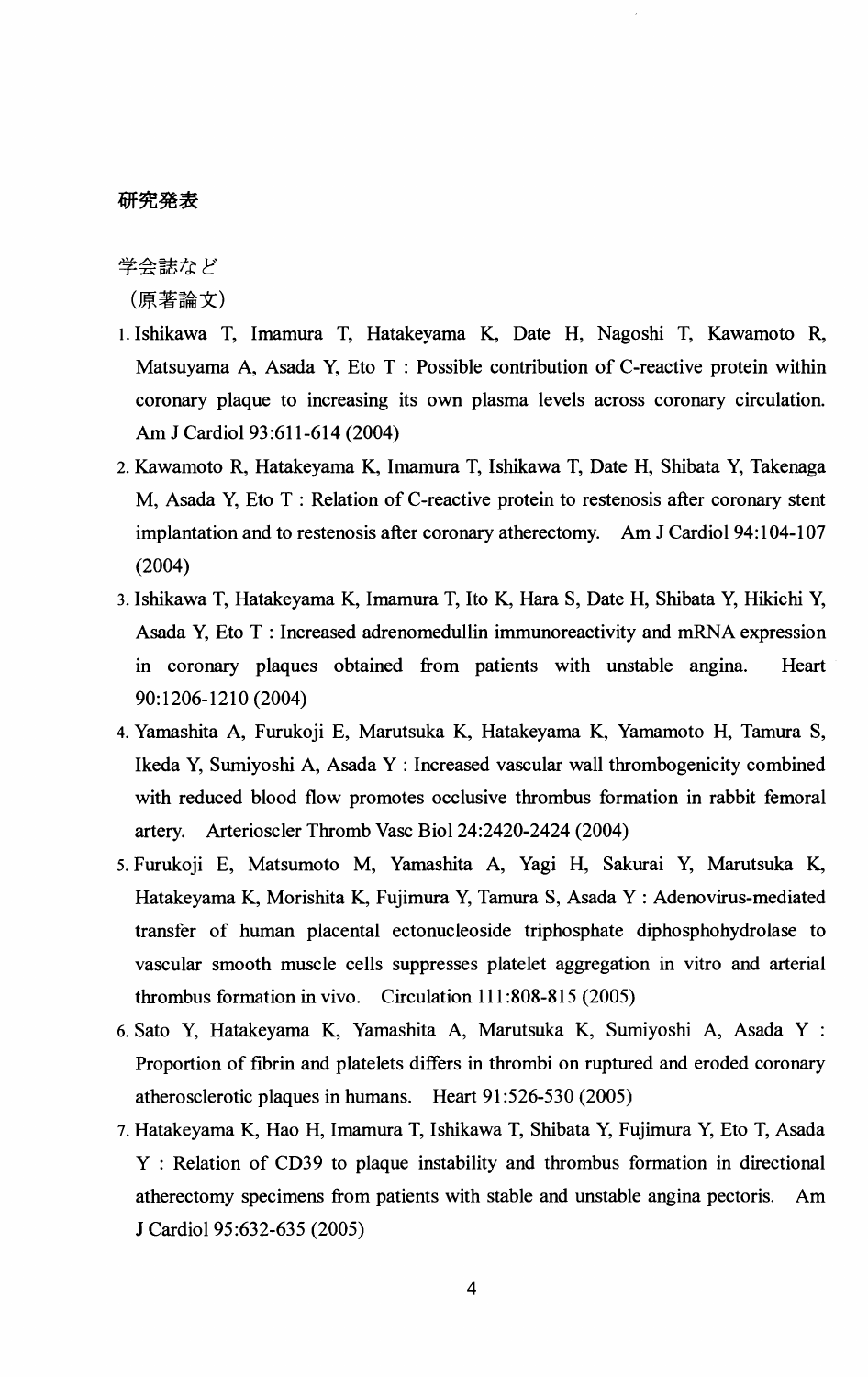- 8. Sun H, Koike T, Ichikawa T, Hatakeyama K, Shiomi M, Zhang B, Kitajima S, Morimoto M, Watanabe T, Asada Y, Chen YE, Fan J : C-reactive protein in atherosclerotic lesions: its origin and pathophysiological significance. Am J Pathol 167:1139-1148 (2005)
- 9. Yamashita A, Sumi T, Goto S, Hoshiba Y, Nishihira K, Kawamoto R, Hatakeyama K, Date H, Imamura T, Ogawa H, Asada Y : Detection of von WilIebrand factor and tissue factor in platelets-fibrin rich coronary thrombi in acute myocardial infarction. Am J Cardiol 97:26-28 (2006)

(総説)

- 1. 丸塚浩助、畠山金太、浅田祐士郎:病理学的見地からみた血栓·線溶系の役 割、分子心血管病 6:19-26 (2005)
- 2. 浅田祐士郎:病理からみた危険なプラーク、心臓病 37:112-116 (2005)
- 3. 浅田祐士郎:動脈血栓形成における炎症免疫反応の関与、臨床血液 46:83-90 (2005)
- 4. 山下 篤、浅田祐士郎:血小板とアテローム血栓(病理学的立場)、血栓と 循環 13:10-13 (2005)
- 5. Marutsuka K, Hatakeyama K, Yamashita A, Asada Y: Role of thrombogenic factors in the development of atherosclerosis. J Atheroscler Thromb 12:1-8 (2005)
- 6. 畠山金太、丸塚浩助、山下篤、浅田祐士郎:プラークの破裂とびらんの病理 血管医学 6: 7-14 (2005)

口頭発表

(特別講演・シンポジウム)

- 1. 浅田祐士郎: 心血管イベントの発生病理、血流機能再建セミナー (2004)
- 2. 浅田祐士郎:動脈硬化と血栓症の成り立ちについて-人体病理、動物実験から の考察—、第22 回九州実験動物研究会・第24 回日本実験動物技術者協会九 州支部研究会 (2004)
- 3. 浅田祐士郎: プラークの成長過程における血栓止血因子の役割、第36回日 本動脈硬化学会総会 (2004)
- 4. Marutsuka, K., Hatakeyama, K., Yamashita, A., Moriguchi, S., Sato, Y., Asada, Y.: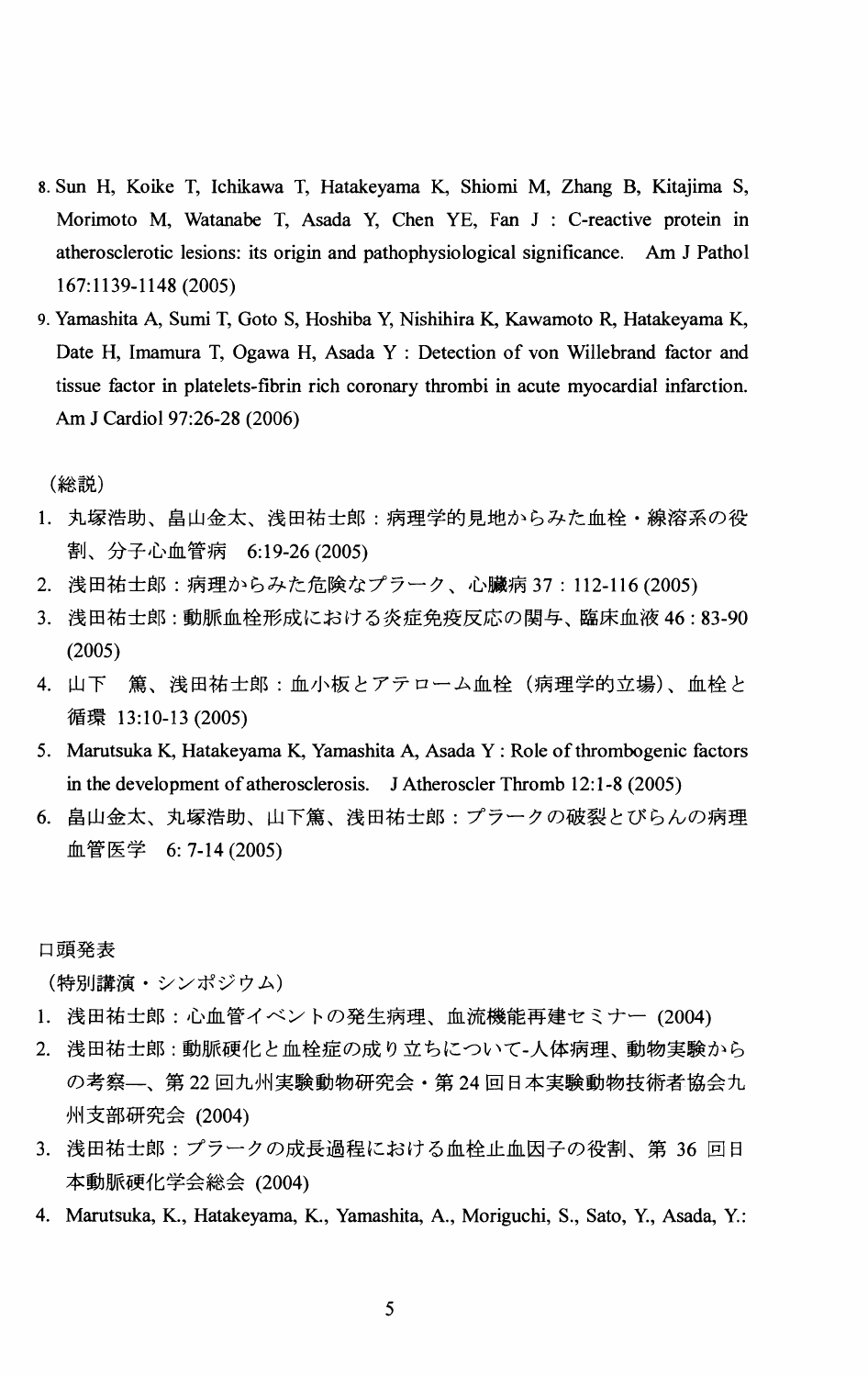Pathophysiology of thrombogenic event in acute coronary syndrome. 第36回日本 動脈硬化学会総会 (2004)

- 5. 浅田祐士郎:動脈血栓形成における炎症免疫反応の関与、第66回日本血液 学会-第46回日本臨床血液学会合同総会 (2004)
- 6. 浅田祐士郎:血栓症の治療における新たな薬物ターゲットを考える、第27 回日本薬学会九州支部コロキウム (2005)
- 7. 浅田祐士郎: Athero-thrombosis: 分子病態から臨床応用に向けて一病理の立場 から、第37回日本動脈硬化学会総会 (2005)
- 8. 後藤信哉、干場泰成、田村典子、石田英之、畠山金太、浅田祐士郎:血小板 凝集以外の血小板の働きの血栓形成における重要性、第46回日本脈管学会 総会 (2005)
- 9. 浅田祐士郎:虚血性心臓病の発生機序、日医生涯教育協力講座 (2006)

(一般演題)

- 1. 古小路英二、松本雅則、山下 篤、八木秀男、桜井嘉彦、丸塚浩助、畠山金<br>- 大、藤村吉博、浅田祐士郎:胎盤由来 ecto-ATPDase I は傷害動脈壁における 血栓形成を抑制する. 第27 回日本血栓止血学会学術集会 (2004)
- 2. Hatakeyama K, Hao H, Imamura T, Ishikawa T, Shibata Y, Asada Y. Relation of CD39 to plaque instability and thrombus formation in directional atherectomy specimens from patients with stable and unstable angina. 第69 回日本循環器学会 (2005)
- 3. Hoshiba Y, Hatakeyama K, Asada Y, Goto S. Possible contributing role of tissue factor and activated platelets in the formation of occlusive fibrin-rich coronary thrombi. 第 69 回日本循環器学会 (2005)
- 4. Yamashita A, Goto S, Ogawa H, Asada, Y. Detection of von Willebrand factor and tissue factor in platelets-fibrin rich coronary thrombi causing acute myocardial infarction. The 4th Aso International Meeting (2005)
- 5. Furukoji E, Matsumoto M, Yamashita A, Vagi H, Sakurai Y, Marutsuka K, Hatakeyama K, Morishita K, Fujimura Y, Tamura S, Asada Y. Adenovirus-mediated transfer of human placental ecto-nucleoside triophosphate diphosphohydrolase to vascular smooth muscle cells suppresses platelet aggregation in vitro and arterial thrombus formation in vivo. The XXth Congress of the International Society on Thrombosis and Haemostasis (2005)